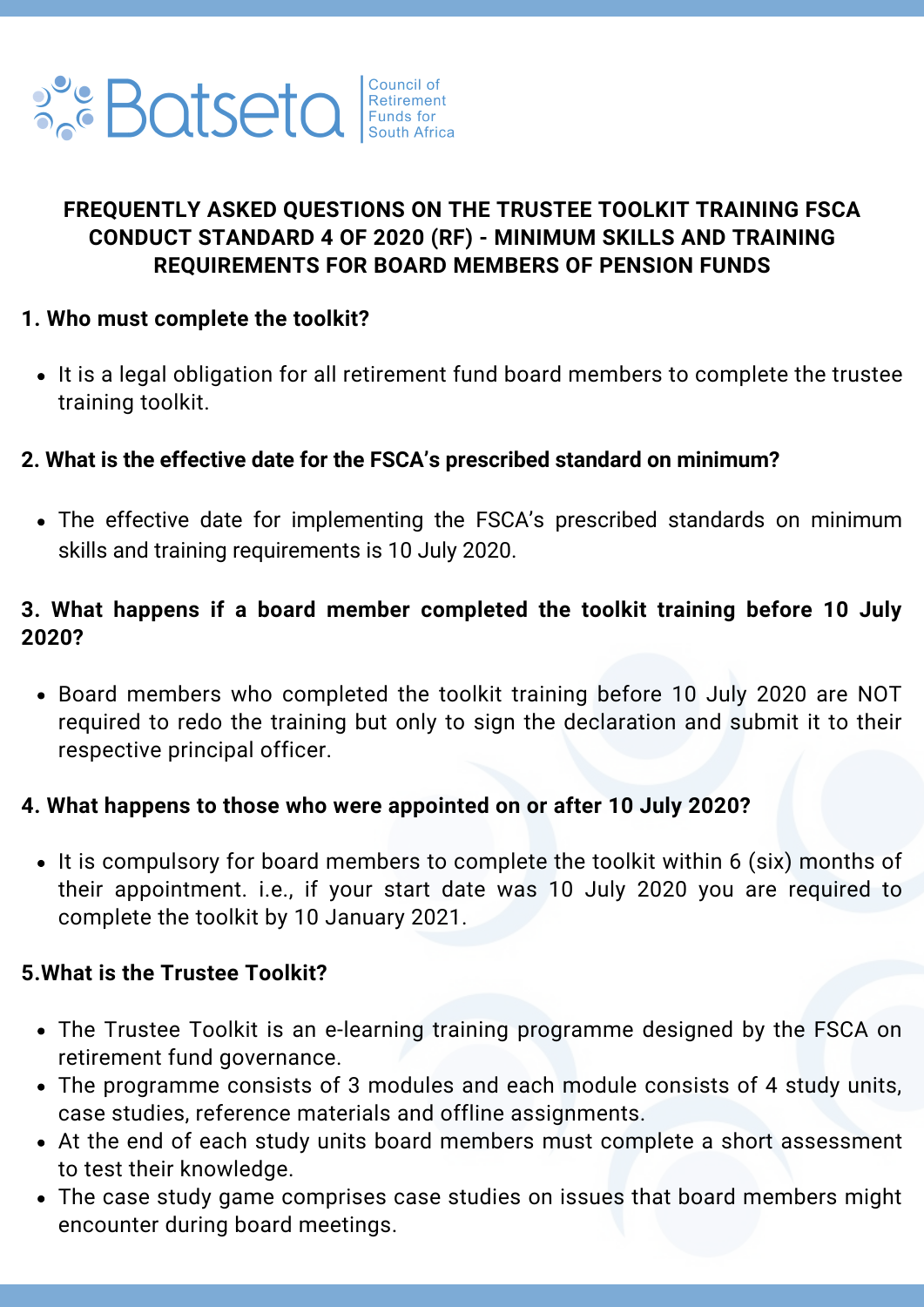# **Batseta** Funds for

- At the end of the programme all board members must complete a summative or final assessment.
- The FSCA may add more modules to the toolkit as they deem necessary. This will however be announced on their official website.

## **6. What does certification mean?**

- Board members must complete the Summative Assessment once they are confident that they have gained enough knowledge to do so.
- The Summative Assessment is made of 79 questions and typically take about 60 minutes to complete.
- A board member can redo the Summative Assessment.
- The Summative Assessment questions will be different every time a board member completes the test as the system scrambles the questions.
- A board member who completed the summative assessment will receive a certificate of completion.
- The certificate can be downloaded for recordkeeping once a board member has completed the on-line declaration.

## **7. Who oversees the certification?**

- The principal officer or chairman of the board must supervise the assessment.
- The candidate must complete an online declaration that they have completed the certification under the supervision of the principal officer or the chairman.

# **8. Can a board member complete the certification without supervision?**

- Yes, but the board member must sign a declaration stating that he/she completed the assessment without supervision.
- The self-declaration must be submitted to the principal officer for recordkeeping.
- The board member must be issued with a copy of the signed self-declaration

# **9.What is a self-declaration?**

A self-declaration is a statement by a board member who completed the certification without assistance.

**NOTE: Download an Example of the [Self-Declaration](https://0e1cb70d-72e0-4c2c-bf8b-b449f072b6a7.usrfiles.com/ugd/0e1cb7_3fb746739f5744208852670687d224cb.pdf) Form Here**